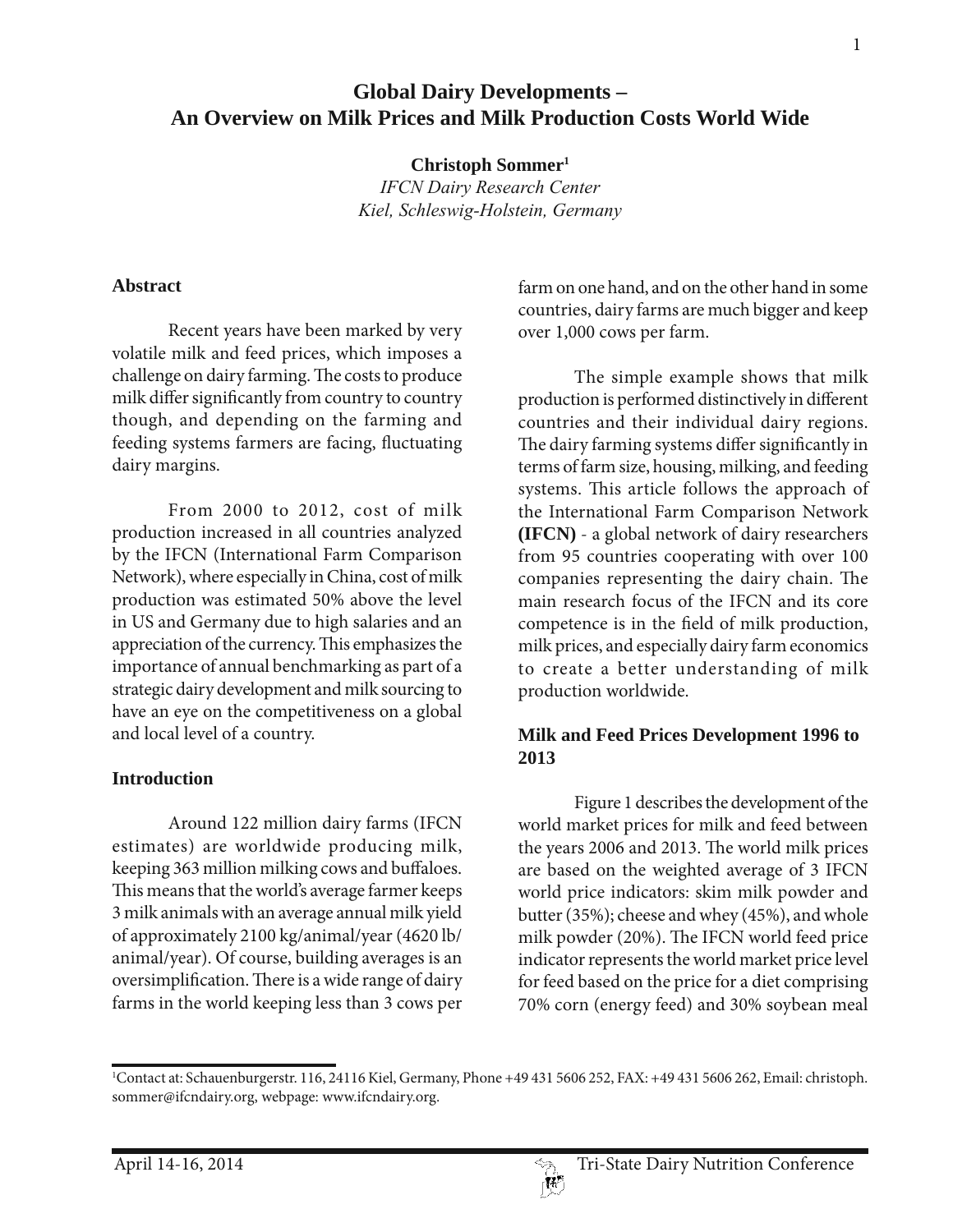(protein feed). The milk:feed price ratio indicates how much feed a dairy farmer receiving global milk prices and paying global feed prices can buy after selling one kg of milk. The ratio is defined as favourable, when it is  $>=1.5$ , and in general, one can conclude that the higher the ratio, the more favorable is intensive feeding.

Besides this commonly used ratio, the IFCN has developed a new farm economic indicator. This is the margin over compound feed costs. This indicator assumes an average feed intensity of 300 g compound feed per 1 kg milk (0.3 lb/lb milk). This feed intensity could represent a farm with a milk yield of 8,000 kg (17,600 lb) milk/cow/year using 2.4 t (2.6 tons) of compound feed per year. The key improvement is that the milk : feed price ratio is weighting milk and feed price changes 1 to 1, where the margin indicator is weighting the feed price based on the kg compound feed fed per kg milk.

At the beginning of the year 2006, the milk price indicator started showing rollercoaster behaviour of increasing prices and reached a peak of 53.7 USD/100 kg (220 lb) ECM (energy corrected milk at 4% fat, 3.3% protein) in November 2007. However, the increase in milk price was not significantly associated with the feed price as the gap between the two prices increased in 2007 reaching 32.3 USD.

In 2008, milk price fluctuated strongly and fell from a high level of 50.2 USD/100 kg (220 lb) ECM milk in January 2008 to a low level of 19.3 USD/100 kg (220 lb) ECM milk in February 2009. Nevertheless, the price increased to a level of 41.7 USD at the end of year 2009, making it a year of high fluctuations and a comparatively low average price. In 2010, the peak price was 41.3 USD and the amplitude of price fluctuation was lower than for the two previous years.

In contrast to the milk price, the feed price increased at the end of 2010 and beginning of 2011, reaching a level of 31 USD/100 kg (220 lb) feed. In contrast to the feed price, the milk price followed a downward trend reaching 37.3 USD in April 2012. The redemption of milk prices began in January 2013 with the level of 40.2 USD/100. The high acceleration of the milk price increase led to it overtaking the historical price peak of November 2007 and it ended the Q1-2013 with the level of 55 USD/100 kg in April.

Following the prices of milk and feed, it is easy to observe the three main events. The rollercoaster period between January 2007 and January 2010, which was determined by a high fluctuation of prices [max range 34 USD/100 kg (220 lb) ECM] and the milk-to-feed price indicator between 2.9 and below 1.0. It quickly led from a very profitable situation in production to a negative margin over compound feed, which decreased well below the average of 29.2 USD. This phenomenon especially affected milk producers who are based on the more intensive compound feeding systems like the USA and countries in the European Union **(EU)**.

The second period was a period of relative stability which lasted for 2 years between January 2010 and January 2012. In this time, the milk price and feed price followed almost the same trend, allowing dairy farmers to produce milk with a milk-to-feed price ratio below the long-term average from the end 2010, but still around 1.5, and on the other hand, to keep a positive margin over the compound feed cost which was higher than the average. This example shows that two different indicators can give different messages. From the IFCN perspective, the margin over compound feed indicator better describes dairy farm economics, since it considers the feed intensity.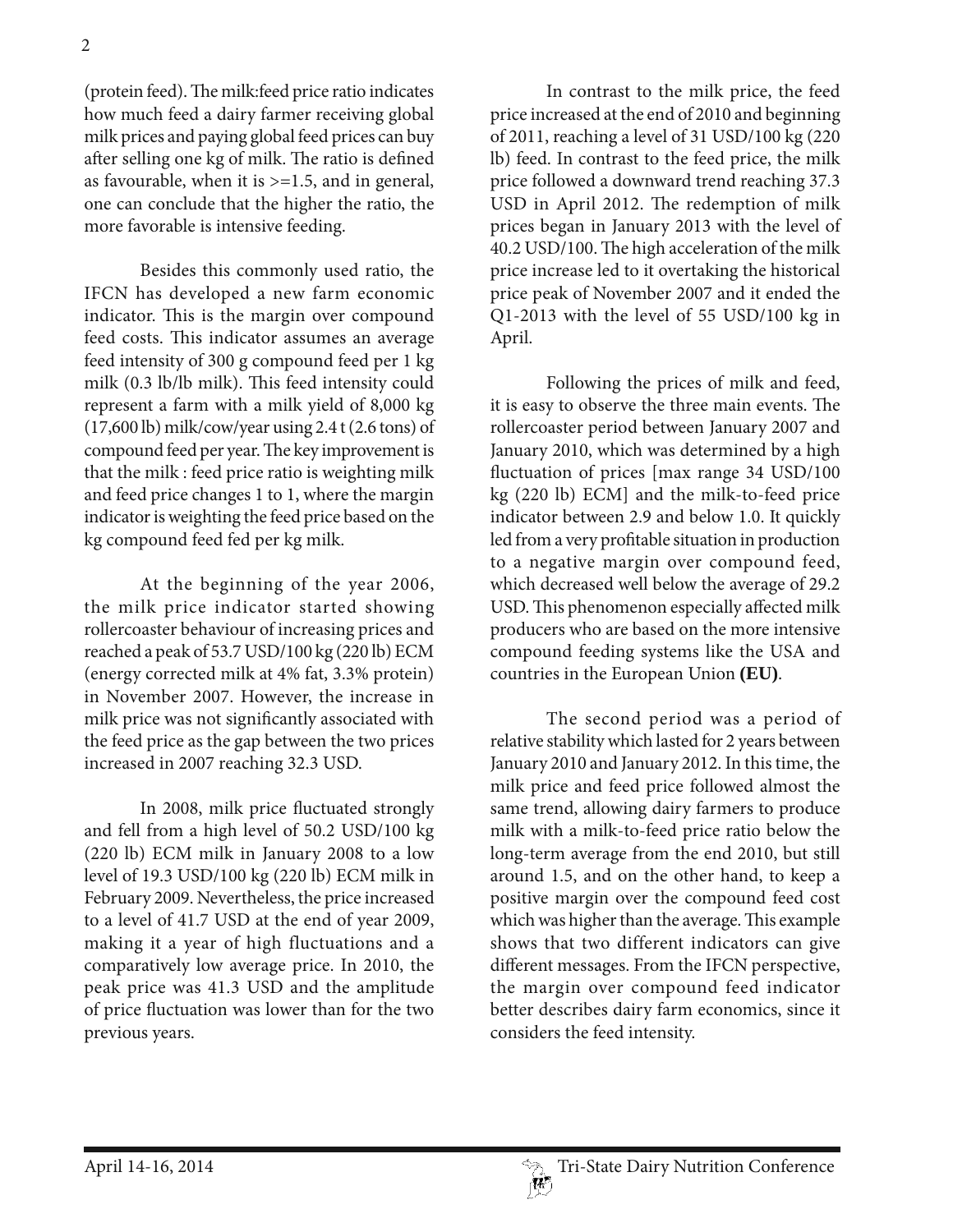The third scenario started to develop at the beginning of 2012 when milk prices dropped and feed prices rose towards new highs until the middle of the year. This impact had a very negative effect on dairy farm economics as the two indicators (milk-to-feed price ratio and margin) show.

Starting in August, we saw a sharp rise in milk prices and a decline in feed prices until mid-2013. Both farm economic indicators show a positive development.

Here the margin indicator is the better indicator to track dairy farm economics. It clearly shows that dairy farm economics are reaching a similar level as seen in 2007, as soon as dairy farmers receive a milk price which is rising in line with the world market price. This analysis has been done for a moderate intensive dairy farming system of, for example, 8,000 kg/ cow/year (17,600 lb/cow/year). For farming systems which operate at a lower milk yield and lower use of compound feed per kg milk, the fluctuation of the margin over compound feed is much lower and nearly only influenced by milk price developments. On the other hand, dairy farming systems with much higher milk yields and higher compound feed use can show much more volatile margins, especially when exposed to world market prices.

### **Cost of Milk Production 2012 by World Region**

The annual IFCN work of comparing typical farms around the world has been an ongoing process since the year 2000. Since then, the number of countries participating has increased from 8 to 51. Moreover, the number of dairy farm types analyzed has increased from 21 to 178.

The IFCN methodology applied for data collection, economic analysis, and results validation uses the three elements:

- A network approach of research continuously co-operating,
- The concept of typical farms described below, and
- A standard model TIPI-CAL (Technology Impact Policy Impact Calculation model) to ensure technical comparability of indicators.

# *Typical farm approach*

A typical farm represents the most common production system which produces a significant proportion of milk in a country or a region. Usually, two farm types are used per dairy region – the first represents an average farm and the second a larger farm type. The typical farms were built and validated by a combination of accounting statistics and a panel of dairy experts. The data collection and validation were done by researchers in the represented countries, researchers in the IFCN Dairy Research Center, and also during the IFCN Dairy Conference held in June 2013 in Turkey.

# *ECM correction*

As the dairy farms operate with milk of very different fat/protein contents, the IFCN uses the energy corrected milk (ECM) approach to standardize milk volumes to 4% fat and 3.3% protein. The following formula was used: ECM milk = (milk production  $*(0.383 * % \text{ fat} + 0.242)$  $*$  % protein + 0.7832) / 3.1138).

### *Cost indicator*

The IFCN uses the indicator cost of milk production only which can be directly related to a milk price. This cost includes all costs from the profit and loss account of the farm. From this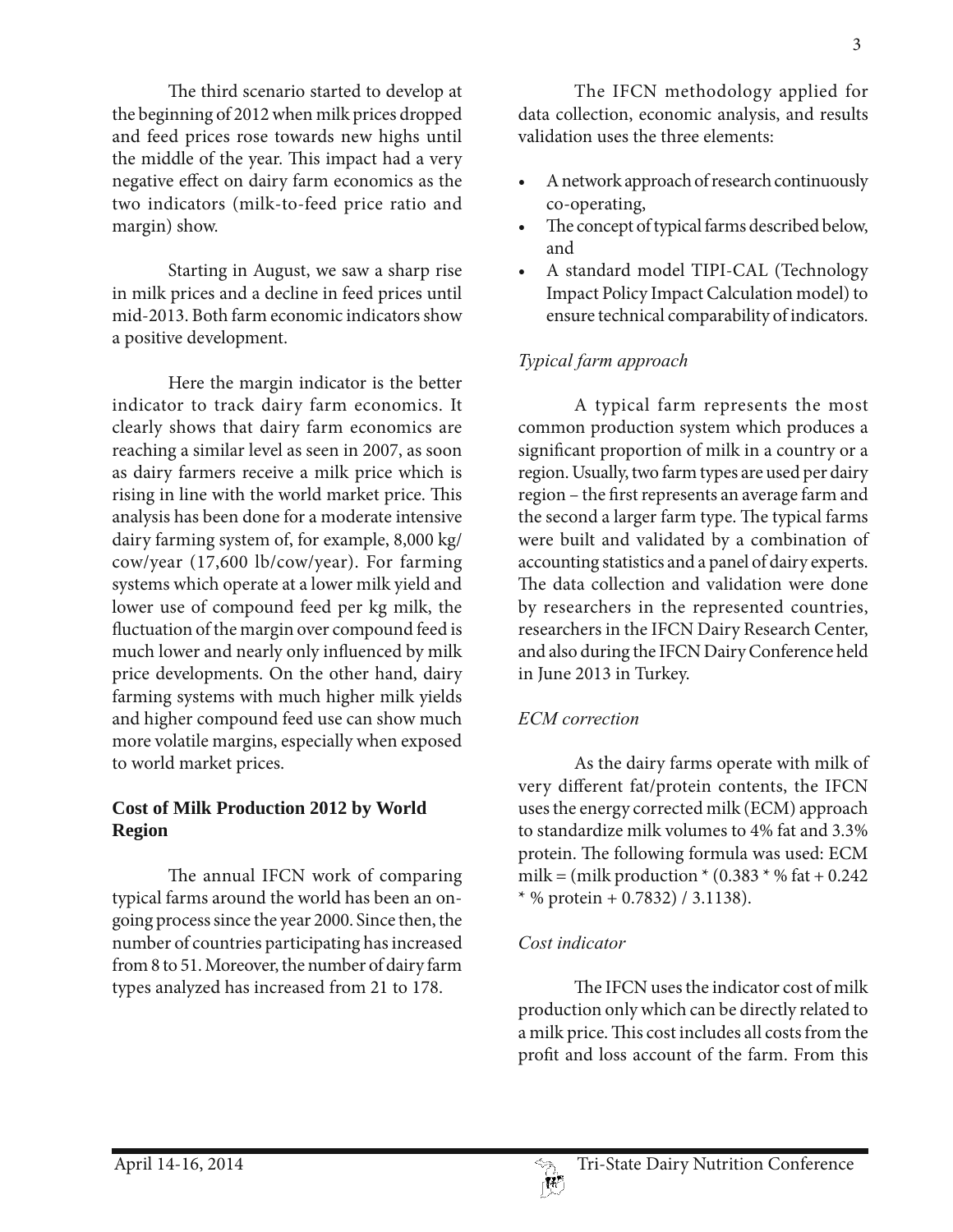cost level, the non-milk returns from sales of cull cows, heifers, calves, manure, etc. and also returns from coupled direct payments have been deducted. Furthermore, also the opportunity costs for own labor, land, and capital are included. For the creation of the world map, the average size farm from each country was used.

In Figure 2, a simplified global overview on costs of milk production is shown. The illustration is based on the results of the typical average sized farm analyzed per country in 2012. The results can be summarised as follows:

#### *Cost range*

Cost of milk production ranges from 4 USD per 100 kg (220 lb) milk in extensive farming systems in Cameroon where beef is the major output and milk is a side product to 128 USD for an average sized farm in Japan. The average cost over all countries analyzed was 46 USD/100 kg (220 lb) milk in 2012.

Low cost regions: Based on the average sized farms, three low cost regions have been identified: a) Argentina, Peru, and Uruguay, b) Central and Eastern Africa, and c) Central and Eastern Europe. Some selected countries in Asia (except Japan and large farms from China) also have low costs.

Western Europe: The leading farms in Western Europe had costs ranging from 40 to 55 USD per 100 kg (220 lb) milk. On an average, the cost in Western Europe decreased by 1.1 USD in 2012 compared to 2011, mainly due to the weakening of the Euro to the USD.

The U.S.: The small farms in Wisconsin and New York had a cost of 50 USD. Within the USA, the large farm from California had the lowest cost of about 33 USD. In general, the average costs of all typical farms analysed in USA

did not change and stayed at a level of 41.4 USD in 2012 compared to 2011(41.02 USD).

Oceania: The cost level in Oceania was about 35 USD.

Central and East European Countries **(CEEC)**: The average of all household farms from the CEEC witnessed a slight decrease in costs, also driven by devaluation of the local currencies to the USD.

In the year 2012, the increase of the cost of milk production (in national currency terms) continued in most dairy farms in the world following a rise in price of major input items (feed, labor, and land) in many countries. But contrary to the year before, these higher input costs were not counteracted by a higher milk price – quite the reverse, the milk price stayed stable or even decreased in many countries, leading to worsening farm economics.

#### **Cost of Milk Production Developments 2000 to 2012**

The results shown in Figure 3 reflect the situation of an average sized dairy farm from New Zealand. In the year 2012, this farm type had 348 cows and represented over 50% of the milk produced in New Zealand. In this time frame, the size of the typical dairy farm had increased from 220 to 348 cows per farm. The milk yield increased from 4000 (8800 lb) to over 4500 kg (9900 lb) milk ECM/cow in that year. Besides the costs in NZD, the exchange rate as an index and the costs in USD are shown.

In USD terms, milk production costs almost tripled in the time frame from 2000 to 2012. The costs increased from 12 USD per 100 kg (220 lb) milk in 2000 to a level of over 35 USD in 2011. Cost reduction in 2012 was an effect of very good weather conditions and related to the improved milk production per hectare.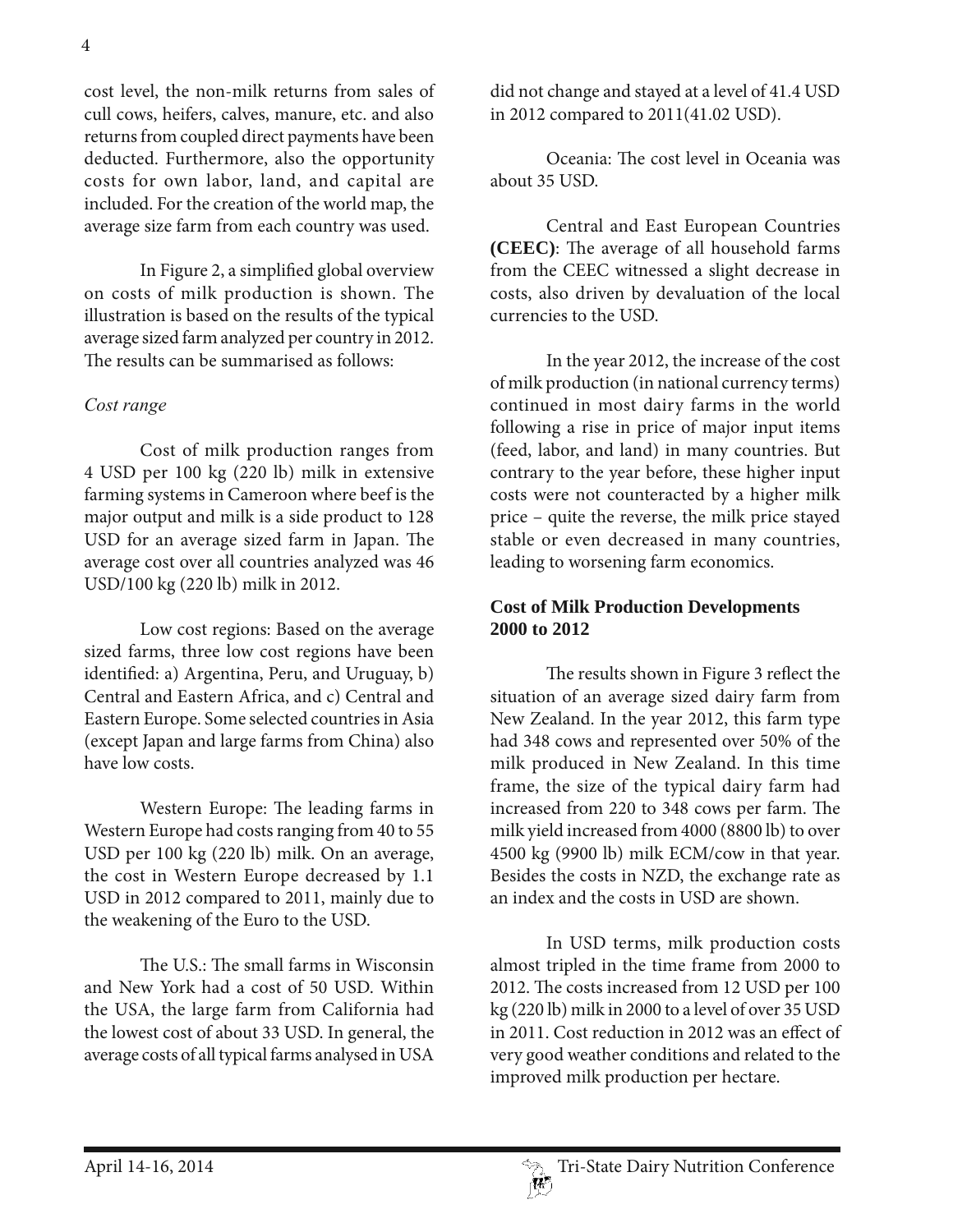The increase of costs in USD can be explained by the increasing cost per kg milk in NZD which showed an increase of 52%. This was driven mainly by rising prices for land and labor, which increased by 150%. As dairy farmers in New Zealand do not use purchased compound feed that much, the rising world feed prices did not affect the milk production costs. The second driver was the appreciation of the NZD to the USD. In the year 2000, the exchange rate was 2.2 NZD per USD. In the year 2012, this rate dropped to 1.24 NZD per USD. This was an appreciation of the NZD by 44%. For agriculture, appreciating currencies means increasing costs in the currency used for comparison. The example of the year 2008/2009 shows the rapid devaluation of the NZD decreased milk production costs in USD. During this time, the exchange rate was fluctuating between 1.3 to 1.9 NZD/USD.

Figure 4 illustrates the costs of milk production of selected typical farms the IFCN had been analysing over a certain period of time. The first two letters of the farm describe the country. The numbers describe the farm size in number of cows per farm. The codes after the number illustrate the region, e.g. WI represents the region of Wisconsin in the USA.

Germany (DE-106N): This typical farm with 106 cows represents approximately 60 to 70% of milk production in Northern Germany. In the year 2000, the costs were with 28 USD/100 kg (220 lb) milk, similar to a US dairy farm. From 2000 to 2006, the cost increased towards 42 US\$ per 100 kg (220 lb) milk. The key driver was the appreciation of the Euro (+36%) and moderate increase of costs in Euro terms. In the year 2007, a significant increase of the costs indicator was observed as direct payments were decoupled from the dairy enterprise and lowered the nonmilk returns by 7 USD per 100 kg (220 lb) milk. From 2008 to 2012, the costs showed a declining

trend towards 42 USD per 100 kg (220 lb) milk. The key drivers were: a) a devaluation of the Euro by 14% and b) the effect of the typical farm in the quota exit phase increasing farm size from 80 to 106 cows. These two effects have, in USD terms, over-compensated for the effect of higher feed and energy prices.

Poland (PL-65): This farm type represents a larger family farm type in Poland, producing about 30 to 40% of the total milk in Poland. This Polish farm had very low costs in 2003 and 2004 and was almost as cost competitive as dairy farms in New Zealand. After joining the EU, costs increased from 17 to 53 USD per 100 kg (220 lb) milk in 2008. This was driven by an increase of wages, land prices, and an appreciated currency against the Euro. This increase could not been compensated by an increasing farm productivity. After 2008, the farm type followed a similar cost trend as the German dairy farm. The 20% reduction in costs in 2012 was a result of the devaluation of the Zloty (-7%) and improvements in farm efficiency, like milk yield, land, and labor productivity.

USA (US-500WI): This farm type represents a larger family farm type and roughly 30% of milk in the USA. In the US, costs were relatively stable from 2000 to 2006 as inflation driven change of input prices could be compensated by increasing milk yields. Once feed prices started rising, this had a direct impact on these farm and costs, which increased by 50% to a level of 38.5 USD per 100 kg (220 lb) milk. The sharp drop in costs in 2009 can be interpreted as a result of very bad milk prices, when farmers tried to cut costs wherever possible. Until the year 2012, cost had increased – mainly driven by feed prices - towards 44 USD per 100 kg (220 lb) milk. US dairy farms had a significant cost advantage over larger family farms in Germany for over 10 years. In the year 2012, the costs were on a similar level.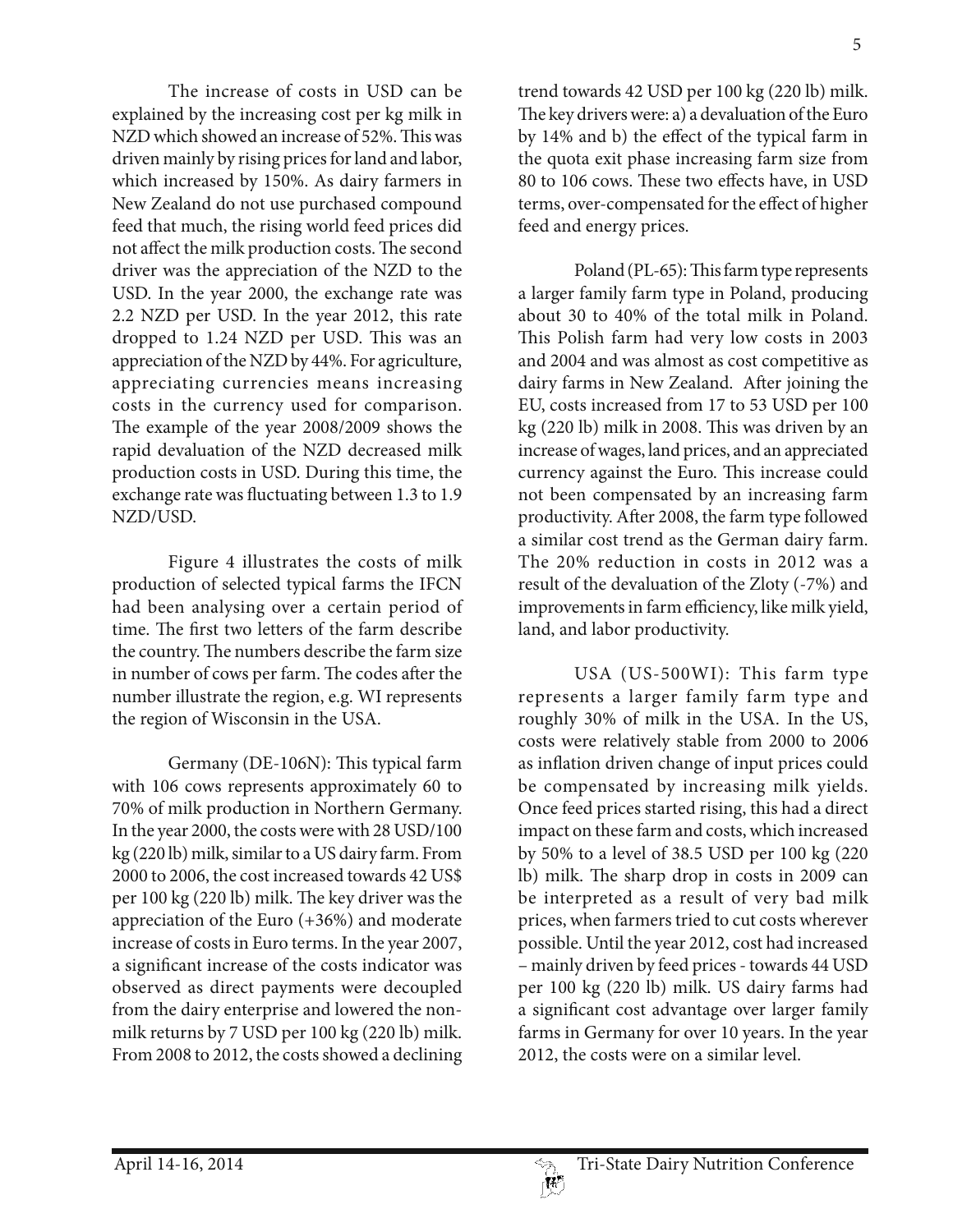6

China (CN 340): This typical farm with 340 cows represents a larger farm type in China but not the very large farms. We estimate that this farm type represents 30 to 40% of the milk produced in China. The costs on Chinese farms rose steadily from 2000 to 2005, following increases in feed and labor prices. Since 2006, an additional increase in cost due to the appreciation of the Yuan could be seen. In 2012, the Yuan had gained value by + 25% to the USD compared to 2000. The costs on Chinese farms did not drop sharply in 2009 as was observed in most other countries because the drop in prices in national currency was almost fully compensated by the appreciation of the Yuan. From 2010 until 2012, the rising feed prices were a strong driver for increasing cost of production.

Argentina (AR-170): This farm represents an average sized farm in Argentina which keeps about 40 to 50% of the cows. The costs of a 170 cow farm in Argentina have more than doubled since 2002. Nevertheless, the positive trend has slowed in the last 5 years and costs have become more volatile. After a cost decrease in 2011, an increase could be experienced again in 2012. This latest development was mainly driven by a decrease in milk yield due to unfavourable weather conditions.

New Zealand (NZ-348): The typical farm representing an average sized farm in New Zealand was a cost leader in milk production in the year 2000. IFCN identified costs of 12 USD per 100 kg (220 lb) milk, which was the lowest cost level those days. Driven by an increase of input prices and an appreciating currency, costs increased to a level of 35 USD per 100 kg (220 lb) milk. Based on the typical farms chosen for this analysis, the costs in New Zealand were approximately 20% higher than in Argentina and ca. 20% below the costs level in the US and Germany in 2012.

#### **Summary**

This article summarizes the research work of the IFCN – International Farm Comparison Network which has been analyzing dairy farm economics since the year 2000. In the year 2013, over 50 countries participated in the annual comparison on costs of production and 95 countries participated in the country profile analysis. The results of this article are summarised as follows:

#### *122 million dairy farms on this planet keeping on average 3 cows per farm*

Based on IFCN data collection and estimations, there were 122 million dairy farms and farming households on this planet in 2012. The average dairy farm size has 3 cows or buffaloes with an average milk yield of 2100 kg (4620 lb) milk ECM/milk animal.

### *Very volatile milk and feed prices - A challenge for dairy farming*

Via standardised world milk and feed prices, IFCN tracks the overall farm economic situation for dairy farming. The IFCN developed an indicator "margin over compound feed costs" which is a significant improvement compared to the often used milk:feed price ratio. By using this margin, it becomes visible how much of a threat a dairy farmer faces in a situation like in summer 2012, when milk prices fell and feed prices increased. Within 8 months, this situation changed considerably and dairy farm economics improved significantly, especially in countries where the high world market prices of milk were transmitted by local dairy processors to farmer milk prices.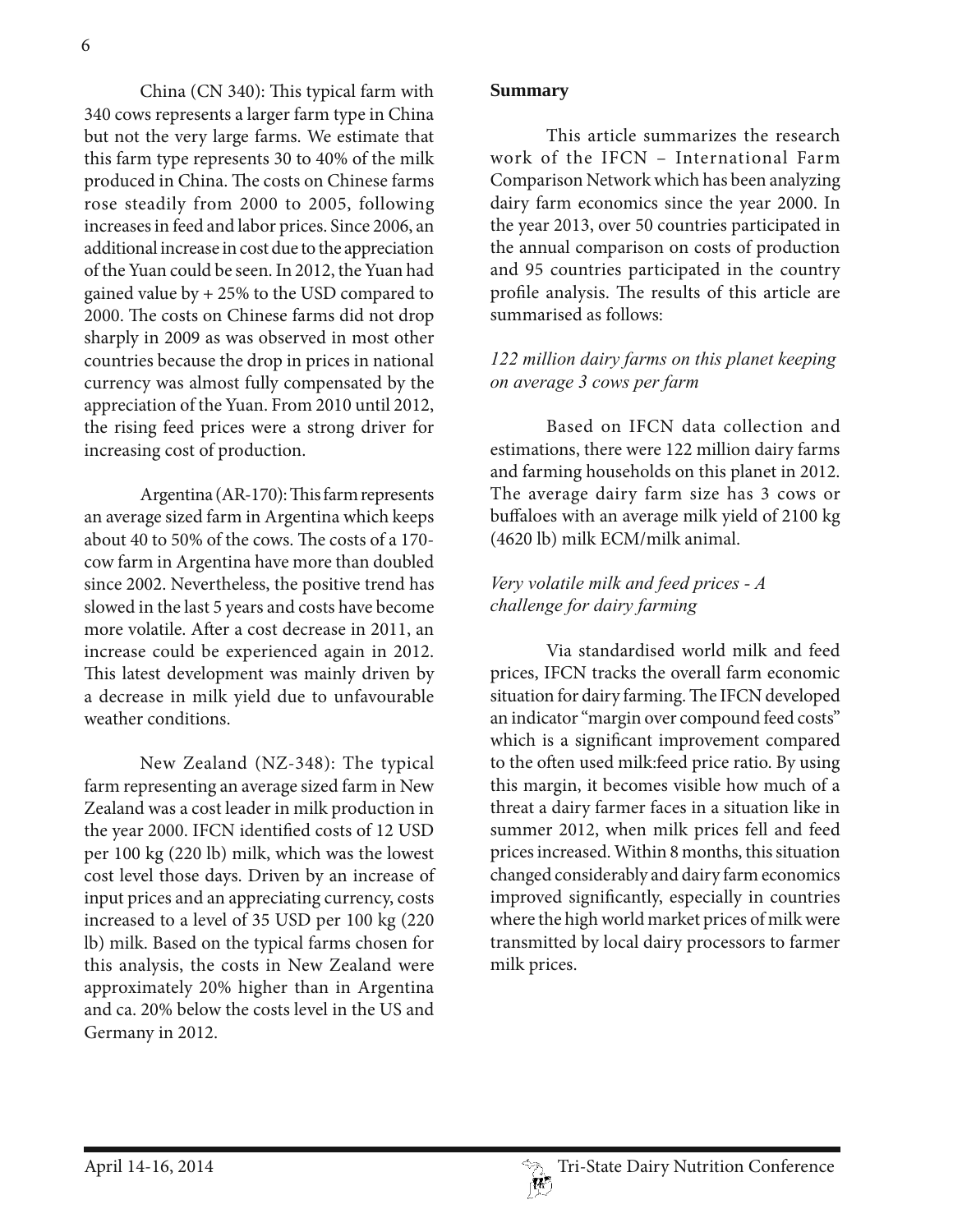#### *Costs to produce milk differs significantly – The range is from 4 to 128 USD per 100 kg (220 lb) milk*

Based on the IFCN cost comparison, 178 typical farms in 51 countries were analyzed. Cost of milk production ranged from 4 USD per 100 kg (220 lb) milk in extensive farming systems in Cameroon to 128 USD for an average sized farm type in Japan. The simple average cost over all countries analysed was 46 USD/100 kg (220 lb) milk.

# *From 2000 to 2012, cost of milk production increased in all countries analyzed*

As the IFCN has analyzed typical dairy farms since the year 2000, a time series analysis was possible. The results show that costs in a specific country can double or triple within 3 to 6 years. This is especially the case for countries like Poland, China, and New Zealand where the value of the currency has significantly strengthened to the USD and farm input price like land, feed, and labor have increased significantly.

# *Cost of milk production in China is estimated 50% above the level in U.S. and Germany*

An extreme case was observed in China where dairy farming highly depends on purchased feed. In addition, China had the strongest increase in salaries and an appreciation of the currency of 24%. The combined effect of these factors drove the costs in China to about 50% above the level in US and Germany.

# *Annual benchmarking is a part of strategic dairy development and milk sourcing*

In times of significant change in dairy related output prices, farm input prices, and exchange rates, it is extremely important to benchmark the competitiveness of the current dairy farming system annually. Competitiveness means in this sense costs competitive on the market for dairy products and also competitive on the local market for production factors, especially land and labor. Such benchmarking exercises enable all dairy stakeholders to see and react faster to threats, but even more to anticipate opportunities which will arise.

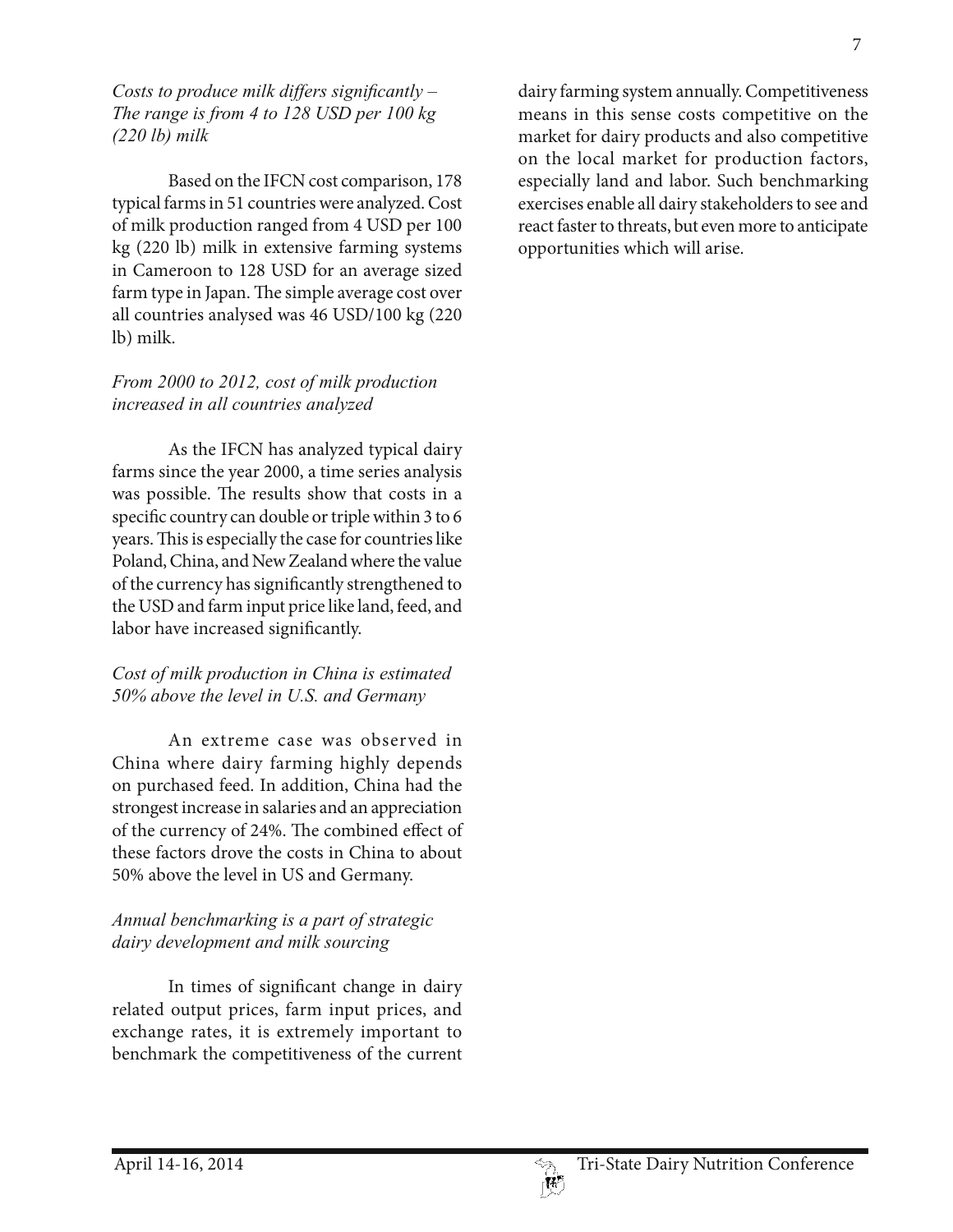

**Figure 1.** World milk prices for milk and feed 2006 to 2013 (Source: IFCN Dairy Research Center) (100 Kg = 220 lb or 2.2 cwt).



Figure 2. Cost of milk production in average sized farms per country in 2012 (100 Kg = 220 lb or 2.2 cwt).